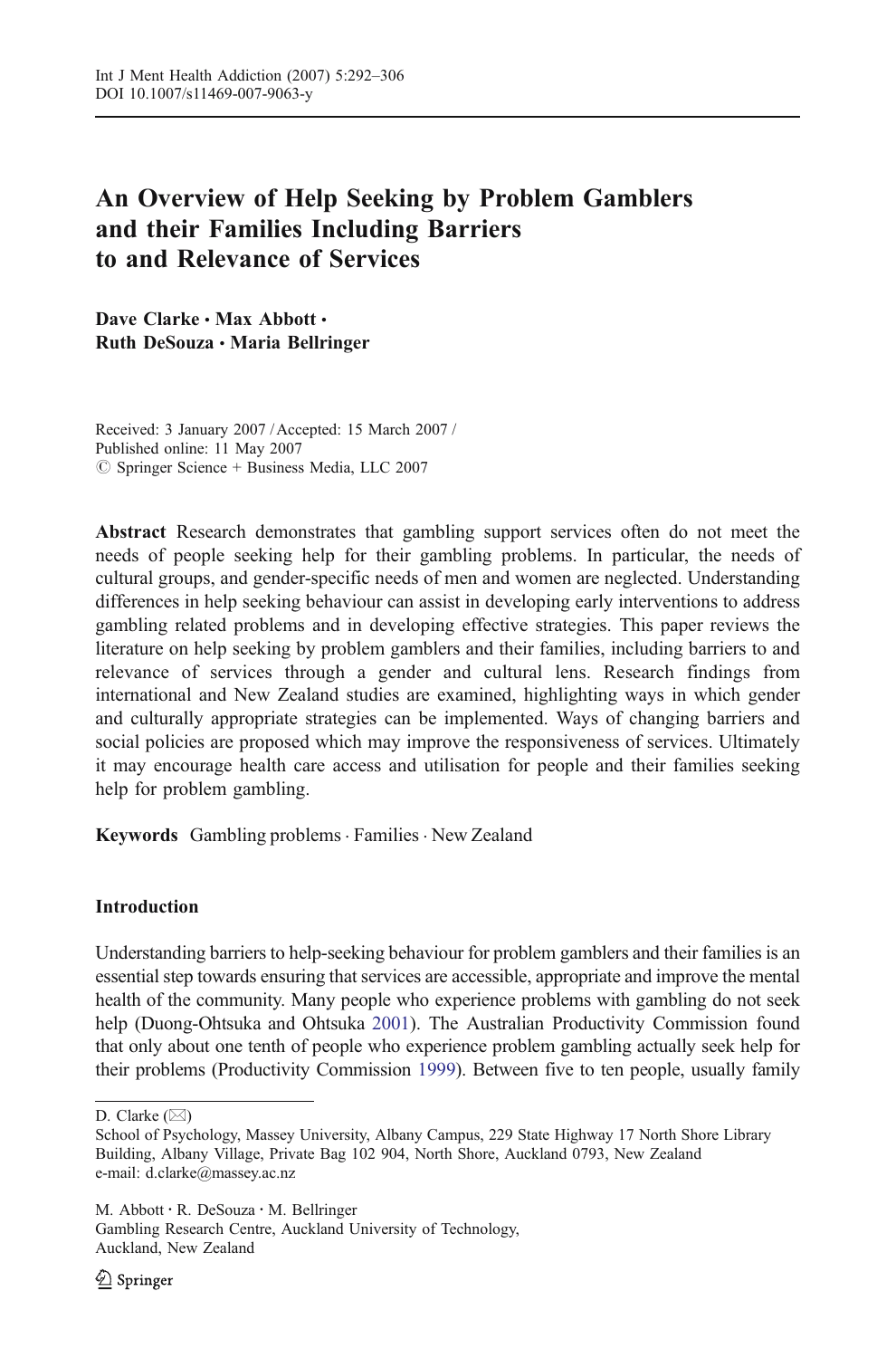members and significant others are affected by the problem gambler (Productivity Commission [1999](#page-14-0)). Rankine and Haigh [\(2003\)](#page-14-0) consider this estimate to be low.

In New Zealand, the Ministry of Health estimates that approximately 10% of problem gamblers seek formal help for their gambling problems (Ministry of Health [2005a\)](#page-13-0). A study by Abbott et al. [1999a](#page-12-0) found that over one in four adults knew someone among their family or friends who they thought had a gambling problem. Recognising the need for help with gambling problems and making the decision to seek treatment are influenced by demographic factors such as age, gender, ethnicity, and level of education; and attitudinal factors such as perception of the helpfulness of services, perceived stigma, shame and health literacy.

This review highlights gender, social and cultural issues derived from New Zealand and international literature on barriers to help-seeking behaviour for problem gamblers and their families. It complements another paper (Clarke [2006](#page-12-0)) on intrinsic and extrinsic barriers to health care access and utilisation of formal and informal health care services for alcohol, substance abuse and mental health problems. It covers major literature databases such as PsychINFO and MEDLINE, web-based searches to identify unpublished research, and contacts with gambling research centres.

From our reviews of the literature and professional networks, apart from New Zealand studies and reviews (Abbott [2001b;](#page-11-0) Abbott et al. [2004](#page-12-0); Abbott and Volberg [1992,](#page-12-0) [1996](#page-12-0)), we are aware of only four problem gambling studies that have direct relevance to the present investigation (Productivity Commission [1999;](#page-14-0) Evans and Delfabbro [2005](#page-13-0); Hodgins and El-Guebaly [2000;](#page-13-0) Rockloff and Schofield [2004](#page-14-0)). Recent reviews (Abbott et al. [2004](#page-12-0); Delfabbro and LeCouteur [2003\)](#page-12-0) indicate that there is a paucity of research on barriers to treatment for problem gambling. These reviews did not locate any published studies focusing specifically on family members of problem gamblers, yet families are thought to be significant pathways to help-seeking (Rothi and Leavey [2006\)](#page-14-0).

## Population Surveys

## New Zealand

Some aspects of help seeking were examined in detail in the second phases of both the 1991 (Abbott and Volberg [1992,](#page-12-0) [1996\)](#page-12-0) and 1999 (Abbott [2001b](#page-11-0)) New Zealand national surveys of gambling prevalence and behaviour. In both 1991 and 1999, approximately half of the people identified as problem gamblers did not, themselves, believe that they had ever had a problem with gambling. This suggests that there had been no significant change over time with respect to self-recognition or awareness of problem gambling among people who have problems. In both surveys, people with more severe problems were much more likely than those with less serious problems to personally acknowledge having had problems currently or in the past. While there was no change in the proportion of self-assessed problem gamblers from 1991 to 1999, there was a very substantial increase in reported help seeking in this group (Abbott et al. [2004\)](#page-12-0).

In contrast to the 1991 study, its 1999 counterpart found that a third of "self recognition" problem gamblers reported seeking help for themselves—a large increase since 1991 (8%). Approximately half of reported help seeking instances involved family members, mutual help groups and other informal sources of assistance. Further, in marked contrast to 1991, a half involved specialist services and health professionals. Of the services, mental health professionals were most often mentioned, followed by the gambling helpline, alcohol and drug treatment centres and general medical practitioners. With respect to seeking help for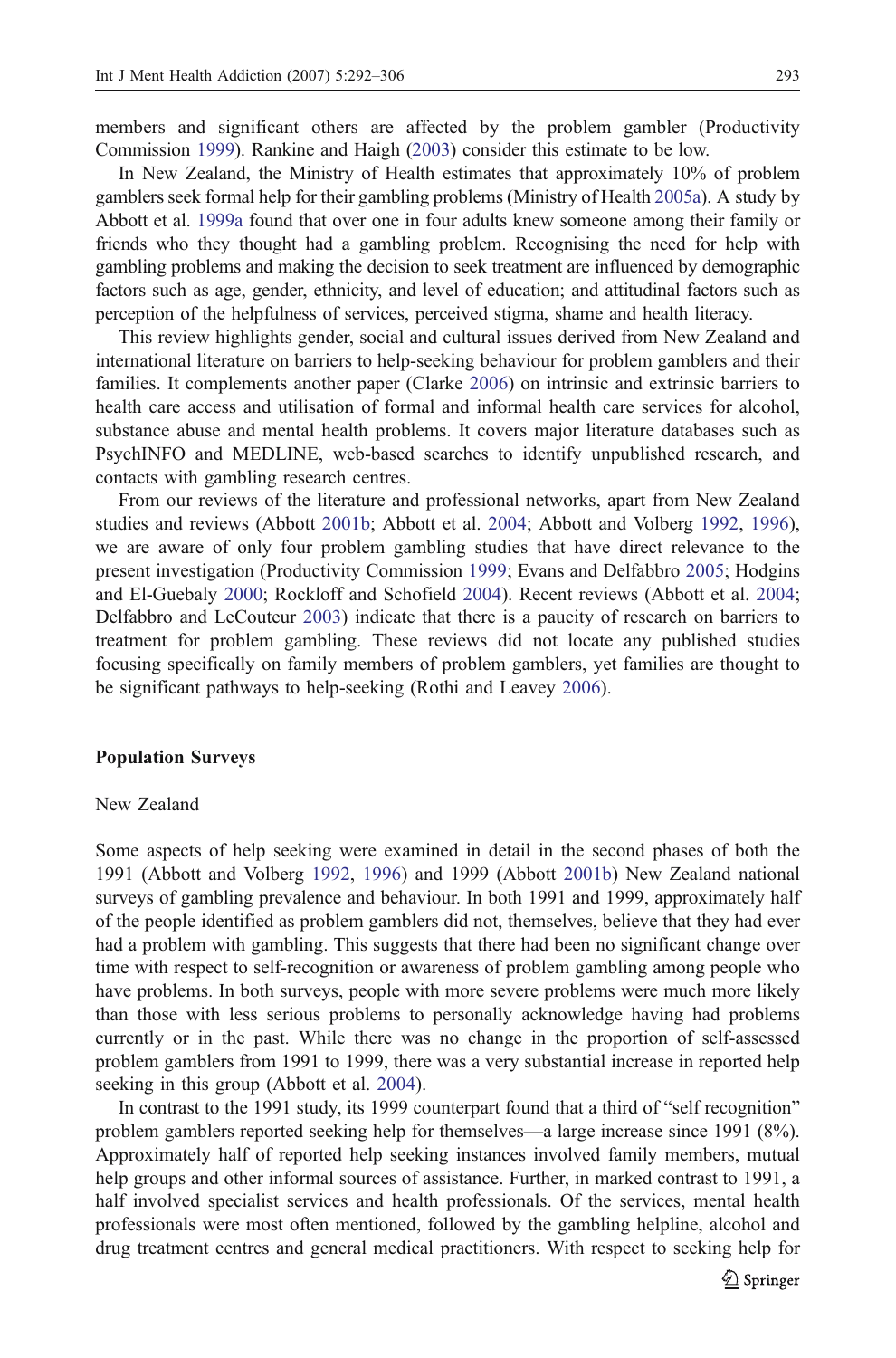other people, there was also an increase in the use of gambling helpline and mental health professionals. However, family, friends and mutual help groups continued to be mentioned most often.

The 1999 study also examined satisfaction with help sought. Problem gamblers regarded most sources as very helpful or helpful. Only mental health professionals and general practitioners were considered to be unhelpful. People seeking help for others also generally reported that sources were helpful, especially in the case of informal sources including family and friends.

Problem gamblers in 1999 who acknowledged having problems were also asked if they had experienced periods of 6 months or more when they were free or mostly free of gambling problems (Abbott et al. [2004](#page-12-0)). Nearly two-thirds reported one or more instances of this type. These people were asked what methods they had used to overcome their problems on these occasions. They could mention more than one method. While over half indicated using one or more types of informal or formal help, the great majority referred to doing it on their own. Three-quarters reported that their "own efforts" was the most effective method to overcome gambling problems. The only other "most effective" methods mentioned (by 10% of respondents) were alcohol or drug treatment centres.

#### Australia

The Australian Government Productivity Commission (Productivity Commission [1999\)](#page-14-0) surveyed the national prevalence of problem gambling and consulted widely with service providers. Various factors that influenced help seeking and service use were considered, including ethnic differences. As in the New Zealand national surveys, a substantial number of people identified as having gambling problems did not, themselves, consider that they had a problem, or that their problems were not considered serious enough. Similarly, problem gamblers most often first turned to spouses, families and friends for help, followed by other people outside their immediate personal network such as general practitioners, social workers or clergy. Those who subsequently received counselling or support mentioned a wide variety of services including Gamblers Anonymous.

Rockloff and Schofield ([2004\)](#page-14-0) developed and administered a questionnaire concerning barriers to treatment for problem gambling to 1,203 Central Queensland adults chosen by random digit dialling of households. Factor analysis of the questionnaire responses identified five potential barriers to treatment, namely availability, stigma, cost, uncertainty and avoidance. Relative to people with few gambling problems, those with numerous problems more often reported treatment costs, availability and effectiveness of treatment. Respondents with more formal education had more positive attitudes to problem gamblers and treatment seeking than those with less formal education. The study's authors indicated that further research is required to determine whether these factors do, in fact, influence treatment seeking behaviour including "readiness to change" (Prochaska et al. [1992](#page-14-0)). They also suggested cognitive distortions that are common among problem gamblers, such as superstitions, denial of odds of winning and feelings of omnipotence, may correlate with these factors in a common syndrome of resistance to change.

### Gender and Ethnicity

A criticism of evidence from studies of problem gambling is the focus on male pathological gamblers while women have been overlooked (Mark and Lesieur [1992](#page-13-0); Volberg [2003](#page-14-0)).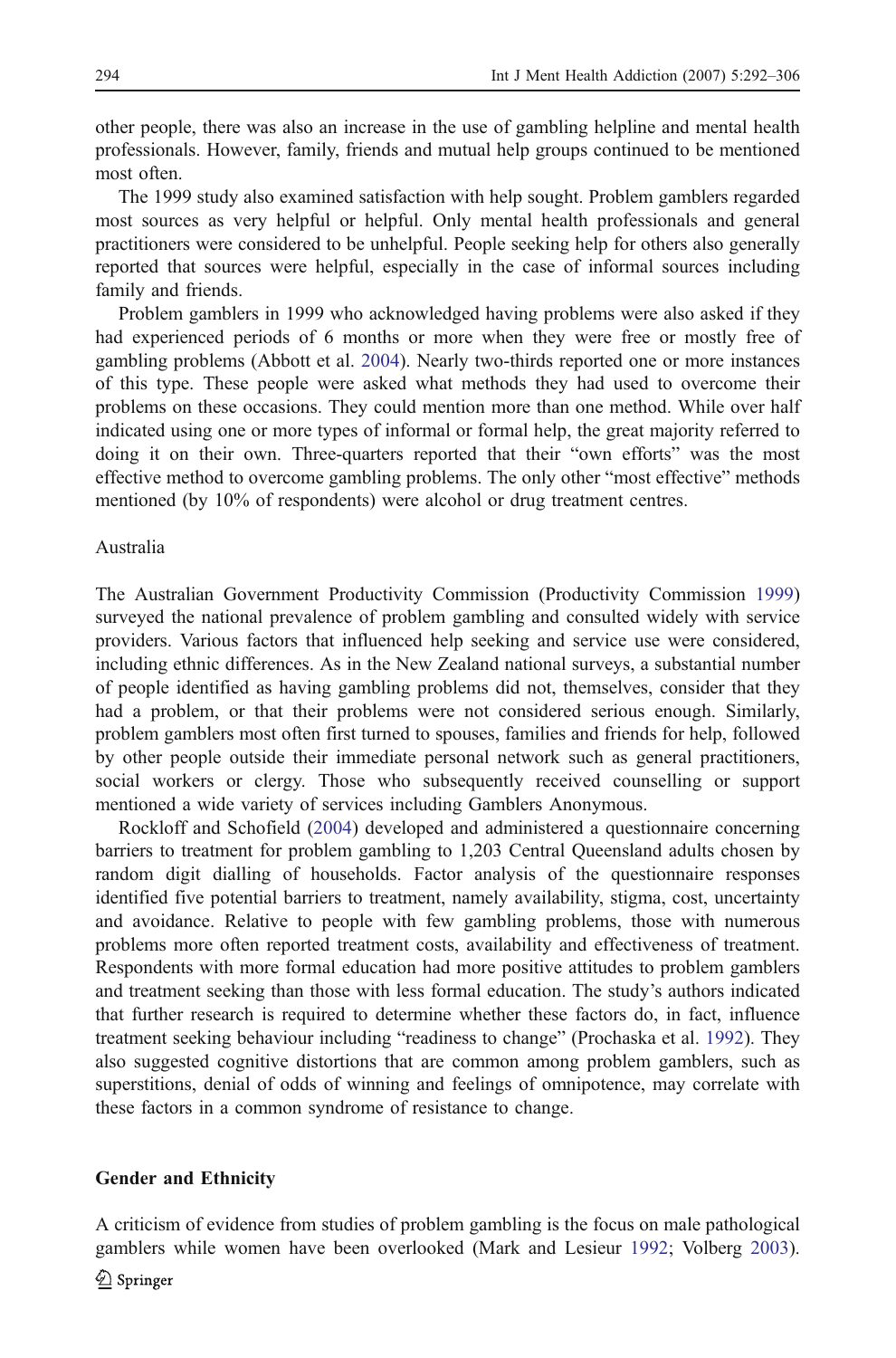Assumptions have been made that what is true for men will also be applicable to women and culturally diverse groups. There is growing evidence that there are gender differences for gambling health-related behaviours, such as treatment utilisation, substance use, psychiatric symptoms and diagnoses (Westphal and Johnson [2003](#page-14-0)).

For example, a review of the research literature (Crisp et al. [2000\)](#page-12-0) showed that women make up the majority of service users at most health services. They are more than twice as likely as males to seek help from a counsellor at some point in their life. This difference is not necessarily an indication that women have a greater need for such services but is more likely to reflect gender differences in help-seeking behaviours. However, when it comes to problem gambling, samples of problem gamblers in treatment are predominantly men in the United States and Australia, despite evidence that suggests men and women are equally likely to gamble. This under-representation of women could arise from male problem gamblers being more likely to be in male oriented treatment programmes than female problem gamblers, or from women being less likely to be routinely assessed for gambling problems.

In New Zealand, the number of women participating in gambling activities and seeking help for gambling-related problems is increasing, especially amongst Pacific women (Davis and Avery [2004;](#page-12-0) Delfabbro [1998](#page-12-0); Ministry of Health [2005b;](#page-13-0) Ministry of Health and Ministry of Pacific Island Affairs [2004](#page-13-0); Potenza et al. [2001\)](#page-14-0). An Australian study by McMillen et al. ([2004](#page-13-0)) found that there were differences in help seeking behaviour between men and women which are crucial factors in early interventions to address gambling related problems and developing effective strategies. Men of different ages, ethnicities and social backgrounds are, on average, less likely than women to seek professional help for gambling problems. Men appear to prefer group support to mainstream counselling services, while women gamblers and family members express a preference for alternative forms of help to counselling. For example, in 2002/2003 approximately 20% of New Zealand women used telephone help-lines in the previous 12 months relative to approximately 10% of men (Ministry of Health [2005a](#page-13-0)). Compared to New Zealand Europeans and Maori, Pacifica and Asian people generally are low users of telephone and other services, but their usage is increasing proportionately to their populations (Bellringer et al. [2006](#page-12-0)). In 2004 over 62% of the Pacific peoples  $(N=173)$  that accessed the Pacific specific gambling telephone helpline were female (Gambling Helpline New Zealand, 2005, personal communication).

From problem gambling prevalence surveys in New Zealand, Maori have high rates of problem gambling. Maori used to under-use gambling treatment services in relation to need (Abbott [2001b](#page-11-0); Paton-Simpson and Gruys [2002](#page-14-0), [2003\)](#page-14-0) but recent statistics indicate that the percentage of Maori clients accessing face-to-face counselling services is consistent with the established prevalence of problem gambling amongst Maori in New Zealand (Ministry of Health [2006](#page-13-0)). Approximately one third of people accessing gambling treatment or helpline services are Maori, of which most are women (Ministry of Health [2006\)](#page-13-0). For Maori men and women presenting for help, gambling machines are the primary form of gambling.

In general, the main reasons for not seeking treatment include the desire to handle the problem without help, the negative attitudes related to stigmatisation of addiction problems, embarrassment and pride (Goodyear-Smith et al. [2006;](#page-13-0) Hodgins and El-Guebaly [2000](#page-13-0)). Females in New Zealand are more likely than males to seek help for someone else's gambling, especially for new Maori and Pacific clients (Abbott [2001a;](#page-11-0) Ministry of Health [2006\)](#page-13-0).

Help seeking was also considered in the New Zealand surveys of recently sentenced male and female prisoners (Abbott and McKenna [2000](#page-11-0); Abbott et al. [2000\)](#page-12-0). Findings were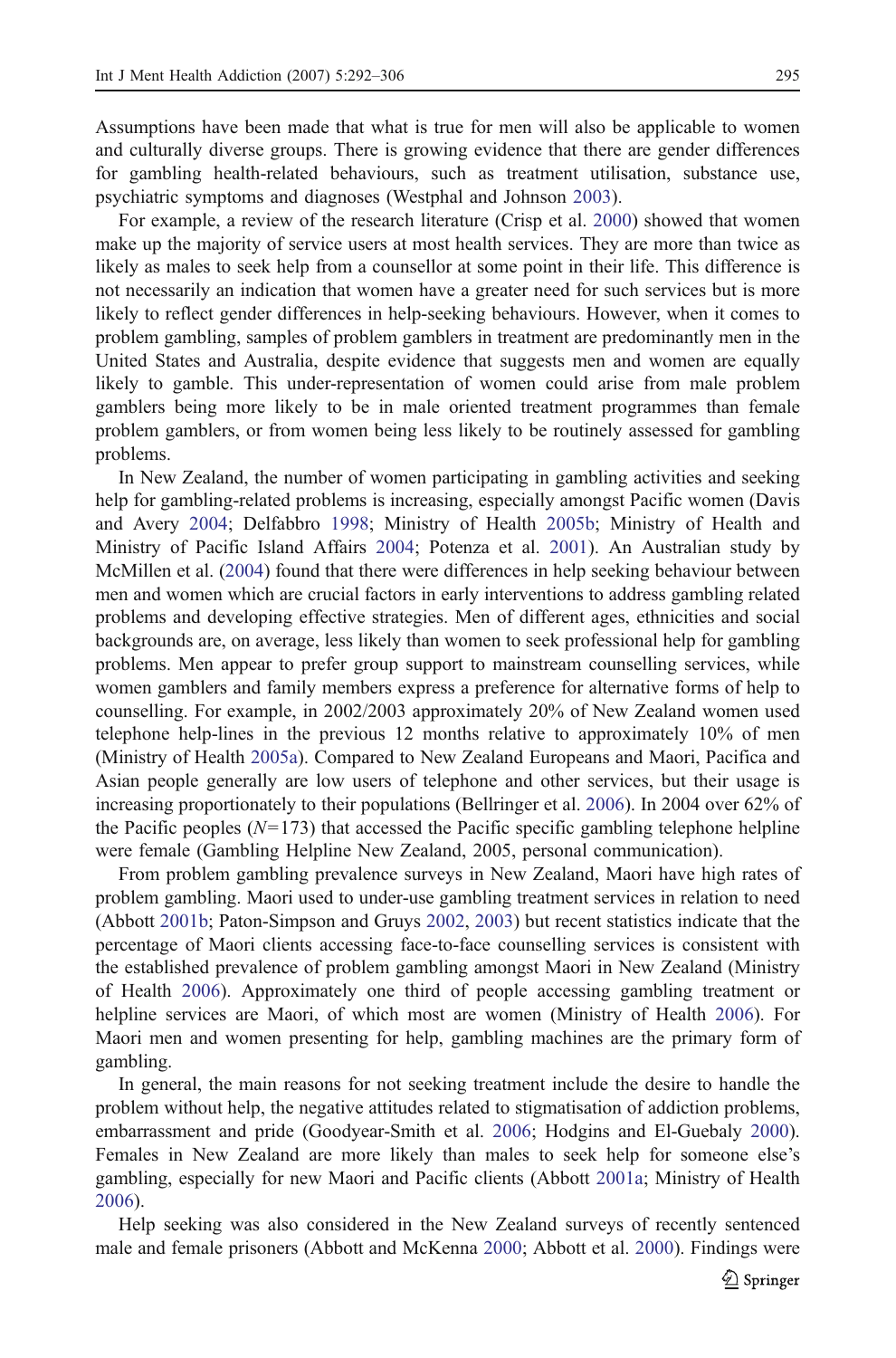similar to those reported for the general adult population. Twenty-two percent of men and 15% of women problem gamblers who considered that they had a problem reported having received help for gambling problems in the past, mainly from mutual help groups, family and friends, but also from professional and specialist services to a somewhat lesser extent. A significant minority wanted and sought help for gambling while they were in prison but very few said they obtained it.

A review by Australia's Productivity Commission (Productivity Commission [1999\)](#page-14-0) identified the "feminization" of problem gambling, defined as the notion that more women are gambling, developing gambling problems and seeking help for such problems than in the past. Growing numbers of women are seeking help for gambling problems which appear to be related to the increased availability of gaming machines which are their preferred mode of gambling (Volberg [2003\)](#page-14-0). Men are primarily engaged in "strategic," skill-based and competitive forms of gambling while women remain predominantly engaged in "non-strategic," luck-based forms of gambling. For example, younger males are more likely than women to gamble on racing activities, casino games, card games, and sports, while women are more likely to gamble on bingo (Delfabbro and LeCouteur [2003](#page-12-0)).

Opportunities for women to participate in gambling in venues outside the home such as restaurants, hotels and bars that are considered safe has increased (Bunkle [2003](#page-12-0); Volberg [2003\)](#page-14-0). These facilities are especially conducive for women from ethnic communities and indigenous groups (Dyall [2003](#page-13-0); Morrison [2003](#page-13-0)). Women seeking treatment for problem gambling differ significantly from men. They are more likely to report childhood abuse, previous suicide attempts, and having a mother who is a compulsive gambler. They are also less likely to have been arrested.

## Socio-cultural Barriers

Reasons why people from ethnic communities do not seek help include limited knowledge of available services, lack of awareness regarding the severity of problems, cultural and/or gender factors and the stigma associated with problem gambling (Duong-Ohtsuka and Ohtsuka [2001](#page-13-0)). This lack of knowledge of services is also compounded by the lack of availability of helpers from a similar cultural, ethnic and linguistic background.

While barriers to help-seeking can vary in relation to cultural background, the most common factors identified from research include: language difficulties and few interpreters at helping agencies; cultural patterns of help-seeking; suspicion of mainstream services; concerns about trust and confidentiality; lack of cultural sensitivity by service providers; financial barriers; lack of service availability; inappropriate treatments including lack of family involvement; a lack of information or misinformation; and a greater degree of stigma and shame associated with mental illnesses and related problems than among Western peoples (Brown [2002](#page-12-0); McMillen et al. [2004;](#page-13-0) Raylu and Oei [2004\)](#page-14-0). If services are not culturally appropriate then the research focus on rates of utilisation may actually underestimate the barriers in access to service; that is, services are used but are not appropriate to the culture of a group and therefore equivalent benefits might not be derived (Thomas [2006](#page-14-0)).

The first step in the pathway to seeking help is the recognition of symptoms of distress in oneself or in another. This is mediated by the culture and context in which it is experienced, so that what is recognised as a problem in some contexts may not be so in others. Studying the help-seeking pathways that people use is critical to understanding the link between the onset of symptoms of mental health distress and the use of mental health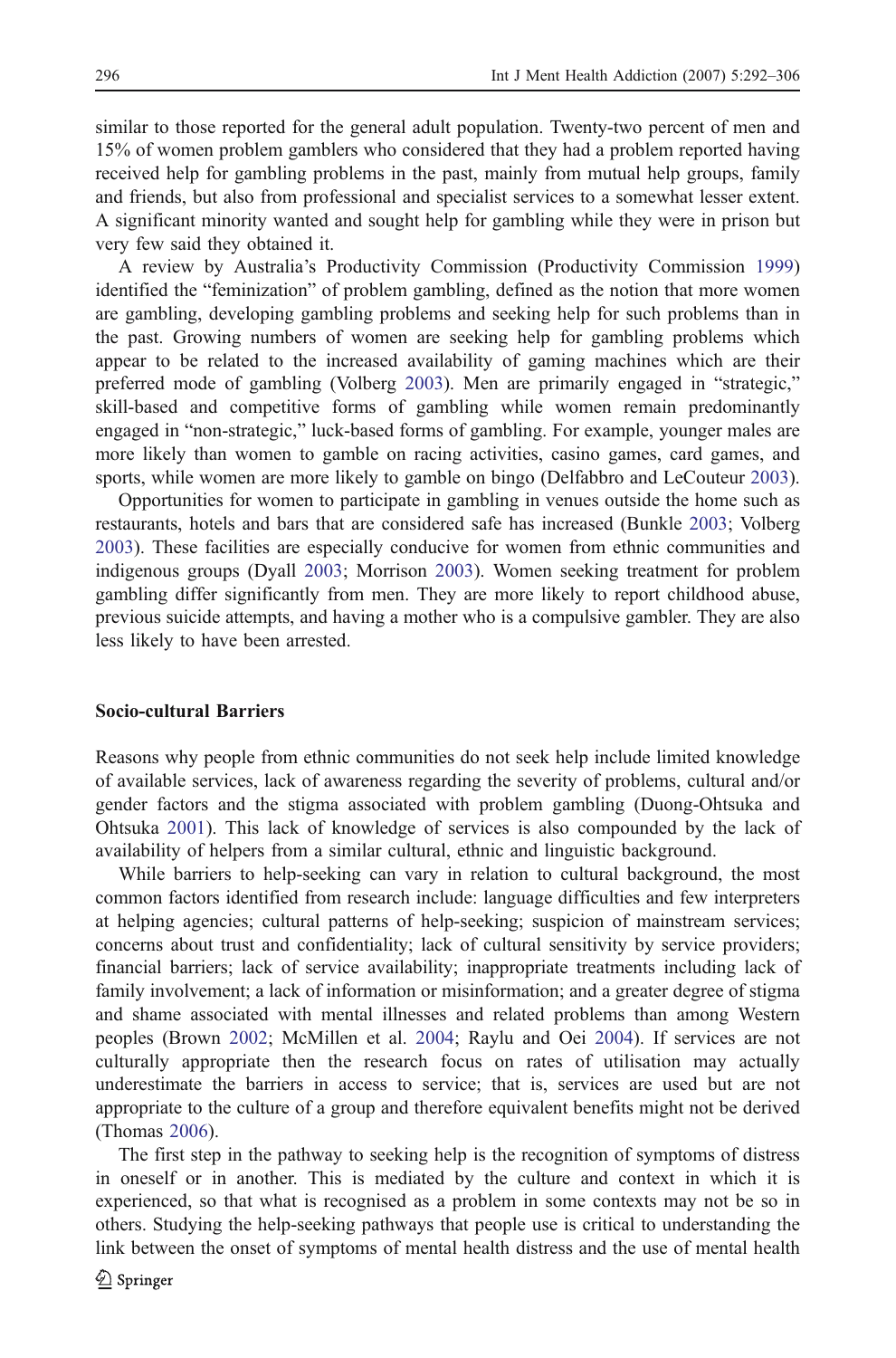services (Fuller et al. [2000\)](#page-13-0). Before seeking professional help, gamblers and family members utilise creative ways to help and support themselves, often with some success (McMillen et al. [2004\)](#page-13-0). People primarily turn to families and friends, to group support or to other generic community agencies for help.

For example, Chinese gamblers in Australia will only seek help if there is no other way to solve the problem (McMillen et al. [2004](#page-13-0)). They tend to rely on a trusted family member, then friends or employer. Raylu and Oei [\(2004\)](#page-14-0) found that different cultural groups in Australia assume that help for problem gamblers should come from different sources. Government or gambling help service providers were the choice of Arabic, Greek, Italian, Korean, Macedonian, Spanish, and Vietnamese individuals and families, while Chinese and Croatians nominated themselves, their family or community as being responsible for managing gambling problems.

Across many ethno-cultural communities, people can be unaware that specialist services are available to help problem gamblers and their families. Language and familiarity with health services play an important part in accessing information. If information is only available in English, this could make it difficult for those who do not read English to learn more about problem gambling and available support services, thereby exacerbating gambling problems ([Niagara Multilingual Problem Gambling Program undated;](#page-14-0) Scull and Woolcock [2005](#page-14-0)). A perception that there might be poor levels of cultural understanding in a gambling help service can also prevent access (Scull and Woolcock [2005\)](#page-14-0).

#### Cultural Beliefs, Values, Shame and Stigma

Culture-specific beliefs and values can reinforce the importance of gambling in people's lives, such as perceptions of luck, the desire to fit culturally into a gambling society, and the incorporation of gambling into cultural festivities such as the Chinese New Year celebrations (McMillen et al. [2004](#page-13-0)). For some Pacifica groups, community based gambling such as card games and bingo are promoted to strengthen social ties and to redistribute money within the community (McMillen et al. [2004](#page-13-0); Perese and Faleafa [2000\)](#page-14-0). Beliefs and values can also be contradictory and ambivalent. For example, Chinese in Canberra were found to have ambivalent attitudes to gambling (McMillen et al. [2004](#page-13-0)). On the one hand it is accepted as part of Chinese culture and most people see the positive side and keep it under control. On the other hand, problem gambling is highly stigmatised, especially if it impacts on achievements in business or study, or on family stability.

Cultural beliefs and values affect not only individuals' gambling behaviours but also help-seeking attitudes and utilisation of treatment and other health care services (McMillen et al. [2004;](#page-13-0) Raylu and Oei [2004\)](#page-14-0). Duong-Ohtsuka and Ohtsuka ([2001\)](#page-13-0) suggest that help seeking behaviour is unique to specific cultural groups. In their research of differences in attitudes towards psychological help seeking between Vietnamese- and Australian-born respondents, they found that recognition of need for help, stigma tolerance, confidence in helpers and knowledge about services distinguished the two groups. Although Vietnamese expressed significantly higher confidence in helpers, they were less certain about where to get help as expected. Australian-born respondents showed both higher stigma tolerance and greater knowledge about what services were available.

Social stigma attached to gambling among ethno-cultural populations within their own communities may prevent problem gamblers from seeking professional help. It is assumed that family members will deal with the problem and provide the necessary health, financial and legal care ([Niagara Multilingual Problem Gambling Program undated\)](#page-14-0). Problem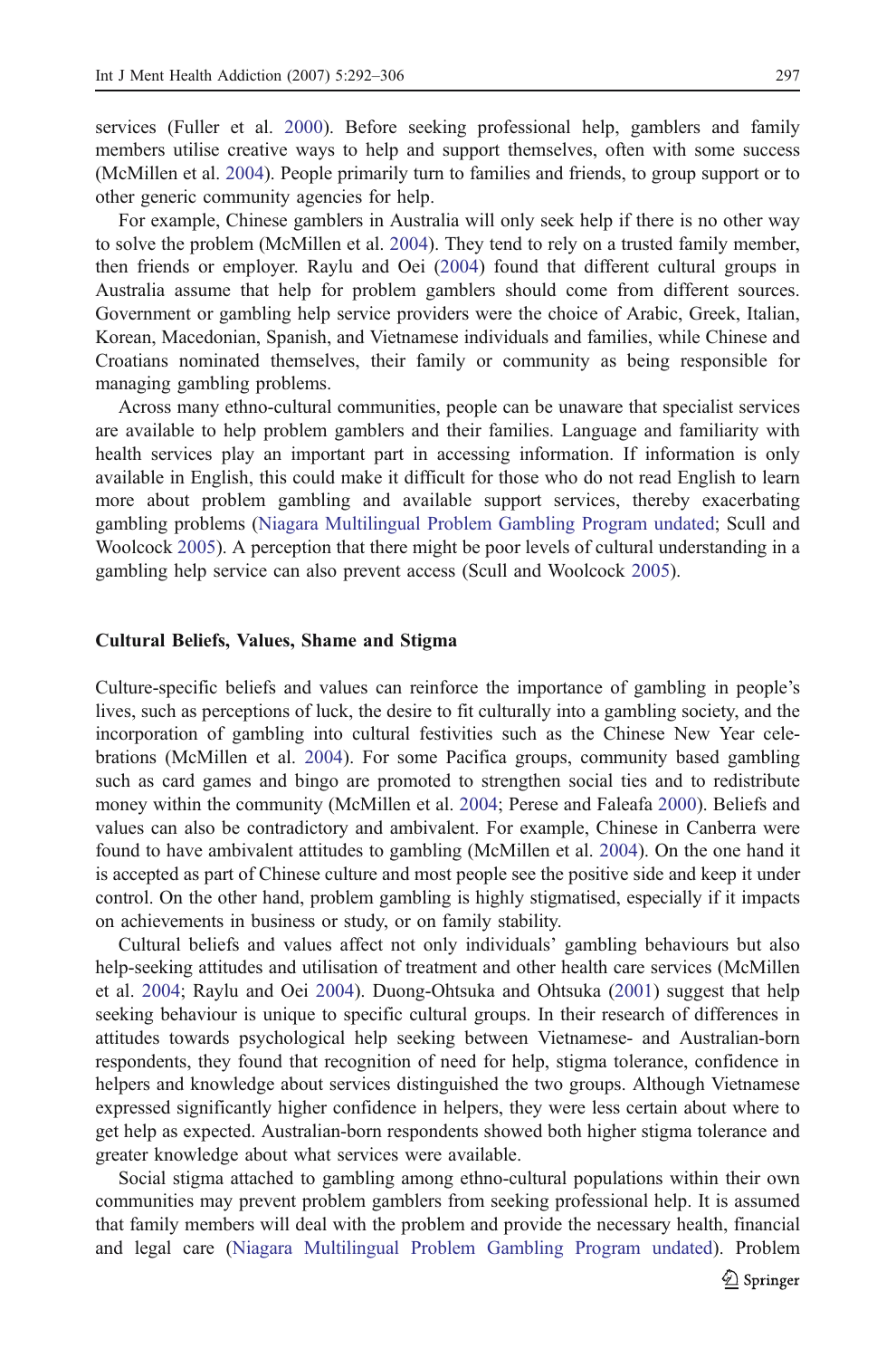gambling is hidden due to shame, pride and loss of face, not only for the gambler but also for the whole family. Hence, most problem gamblers try to resolve the problem themselves or within the family rather than seeking professional help (McMillen et al. [2004\)](#page-13-0). In some communities, there may also be a reluctance to talk about problem gambling for fear the whole community may become stigmatised.

Research by Scull and Woolcock ([2005\)](#page-14-0) into problem gambling among non-English speaking background communities in Queensland, Australia found that there was a pervasive sense of denial associated with problem gambling in the Chinese, Greek and Vietnamese communities. In addition, they found that due to shame and stigma, lack of recognition of a gambling problem was one of the most widely reported and significant barriers to seeking help, particularly within the Chinese and Vietnamese communities. The extended family is the traditional source of support, and to seek help outside this is perceived as an admission of family failure. It is unlikely that gamblers with non-English speaking backgrounds will seek help from gambling help services. Even if help is sought outside the family, it is more likely to be from church members or community leaders, rather than mainstream government services. The shameful nature of gambling often makes problem gamblers reluctant to use even these informal channels of help which can be compounded if members of a community are small, making people even more reluctant to admit to a gambling problem or to seek help.

Raylu and Oei ([2004\)](#page-14-0) suggest that shame can be interpreted in varying ways in different ethnic communities, and is influenced by religious and cultural beliefs. They note shame in Arab and Turkish individuals as being religious based as gambling is prohibited in Islam, while shame in Chinese communities relates more to the loss of face and respect. Restraint is valued as a means of maintaining harmony, placing the needs of the collective above those of the individual. Citing Cheung ([1993\)](#page-12-0) they suggest that the head of the family would be the key to accessing appropriate help. Assistance would initially include traditional remedies such as herbal medicines, before turning to other more mainstream forms of help if the traditional forms were not successful.

Tse et al. [\(2003\)](#page-14-0) also suggest that shame is a critical factor preventing Asians in New Zealand from accessing help. Help seeking from professionals becomes a last resort strategy as the primary aim is to avert humiliating the family by keeping problems a secret, which in turn limits self-disclosure. Groups who are particularly at risk include people working in the food industry, tourist operators, international Asian students, South East Asian refugees, and members of "astronaut" families, whereby mothers stay behind in a foreign country to look after their children while husbands return to their home countries to work.

#### Migrants and Acculturation

Migration is a major life transition and the extra stress of settlement on newcomers and refugees can increase their vulnerability, leading to gambling as an escape to release feelings of loneliness and homesickness. For people who are adjusting to living in a new country, gambling can be an attempt to regain the status they might have lost [\(Niagara](#page-14-0) [Multilingual Problem Gambling Program undated\)](#page-14-0). In New Zealand, for example, migrants are twice as likely to be unemployed than the local population despite being twice as likely to be tertiary qualified (Abbott et al. [1999a](#page-12-0), [b](#page-12-0); Scragg and Maitra [2005](#page-14-0)). Gambling can also assist people to feel as if they belong as part of the new community.

Settlement difficulties associated with adjusting to living in a new country have been identified as major factors in the development of gambling problems (Raylu and Oei [2004](#page-14-0)).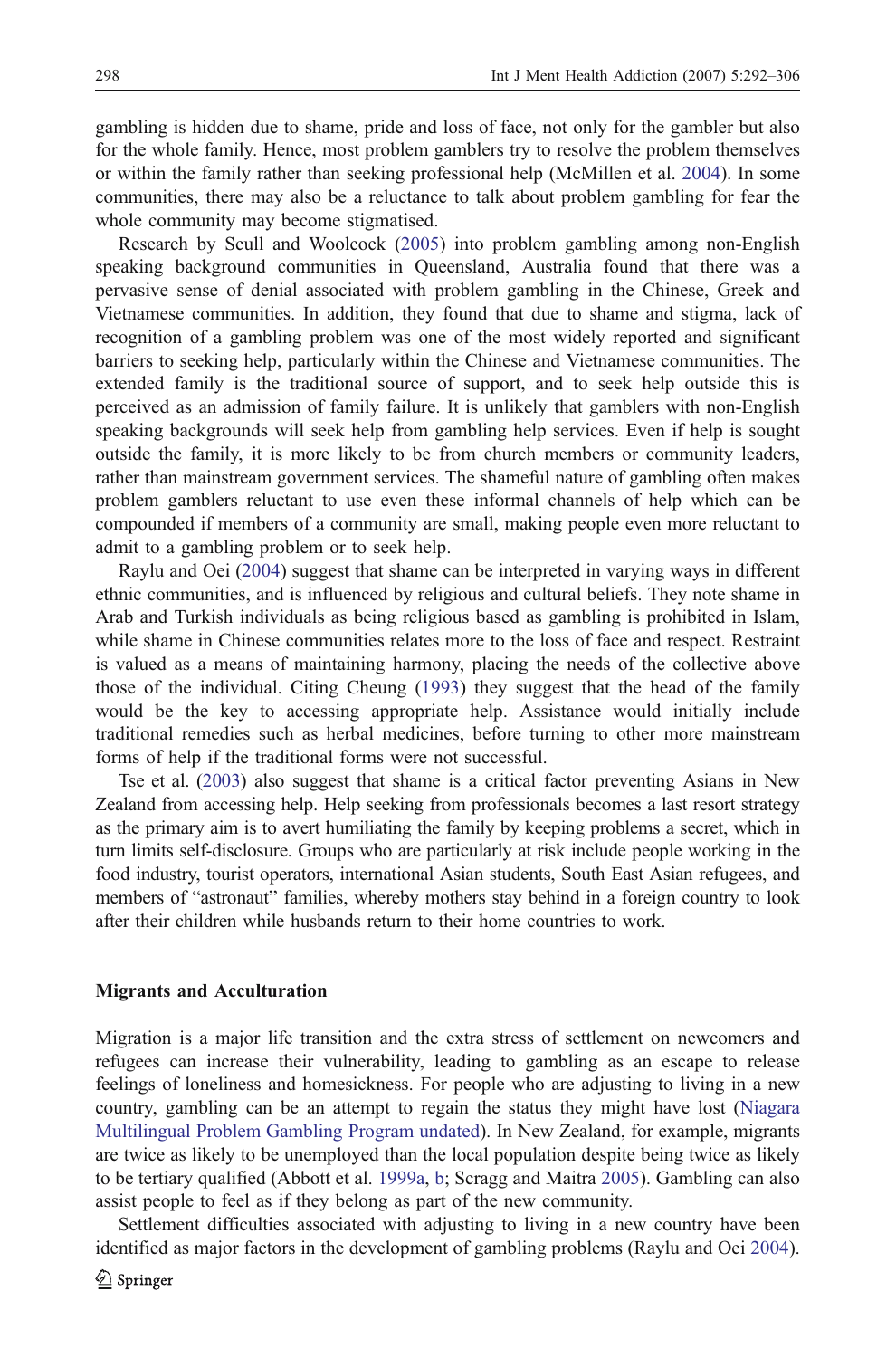Several factors are frequently identified as triggering gambling related problems in migrant and refugee groups, especially for women. They include social isolation, disconnectedness, boredom, socio-cultural ambivalence, financial hardship, under-employment and the need to participate in acceptable recreational activities (DeSouza [2006](#page-12-0); McMillen et al. [2004](#page-13-0); [Niagara Multilingual Problem Gambling Program undated](#page-14-0); Tse et al. [2003\)](#page-14-0).

The impact of migration can last for significant periods of time. Scull and Woolcock ([2005\)](#page-14-0) found that the problem gamblers interviewed in their study had lived in Australia between 10 and 23 years, suggesting that settlement issues can continue for a number of years. Gambling was used as a coping mechanism for managing problems, unhappiness, boredom and isolation. The authors suggest that many popular social activities in Australia may not be enjoyed to the same extent by individuals from other cultural backgrounds. Lack of English language skills might also prevent participation in other mainstream entertainment activities.

#### Life Events and Problem Severity

Service providers participating in the Australian Government Productivity Commission's survey (Productivity Commission [1999](#page-14-0)) commented that problem gamblers rarely sought their help until a crisis point was reached when they experienced major financial problems, family breakdown, job loss or criminal charges. Typically other sources of support such as family and friends were depleted, and there was a high level of psychological distress, desperation and panic. Problem gamblers themselves usually recognise the seriousness of their gambling problem when these factors become salient (Duong-Ohtsuka and Ohtsuka [2001;](#page-13-0) McMillen et al. [2004](#page-13-0)). In addition, there are immediate effects on interpersonal relationships, self-esteem, self-worth, their own standards of behaviour and long-term impacts on their future (McMillen et al. [2004\)](#page-13-0).

Raylu and Oei [\(2004\)](#page-14-0) found that Arabic, Chinese, Korean and Vietnamese in Australia were less likely to seek professional help than other cultural groups despite having higher amounts of unpaid debts, having problems clearing their gambling debts, spending more money than they could afford, or thinking their gambling was a problem. Reasons for not seeking help included language problems, a limited knowledge of the availability of services, and insufficient social and financial resources to support treatment entry and behaviour change, all of which can often be related to settlement difficulties.

Hodgins and El-Guebaly ([2000\)](#page-13-0) in Calgary, Canada, undertook a study to increase understanding of recovery from problem gambling. It involved 106 adults predominantly recruited from the general population by media advertisements and announcements. Participants included problem gamblers whose problems were resolved as well as those who continued to experience problems. Most mentioned that their goal to stop or control their gambling was a conscious decision. Reasons most often given for seeking to resolve gambling problems were negative emotions, financial concerns and seeing their gambling as something incompatible with their self image or goals. Particular life events, per se, did not appear to trigger change.

The majority of 'resolved' and 'active' problem gamblers reported that they had never sought treatment for gambling problems. People with more serious gambling problems were more likely to have entered formal treatment programmes. While there is a strong relationship between current alcohol dependence and current pathological gambling (Welte et al. [2001](#page-14-0)), comorbid alcohol or other drug problems did not, however, appear to increase help seeking in the Canadian sample. Examination of recovery processes included assessing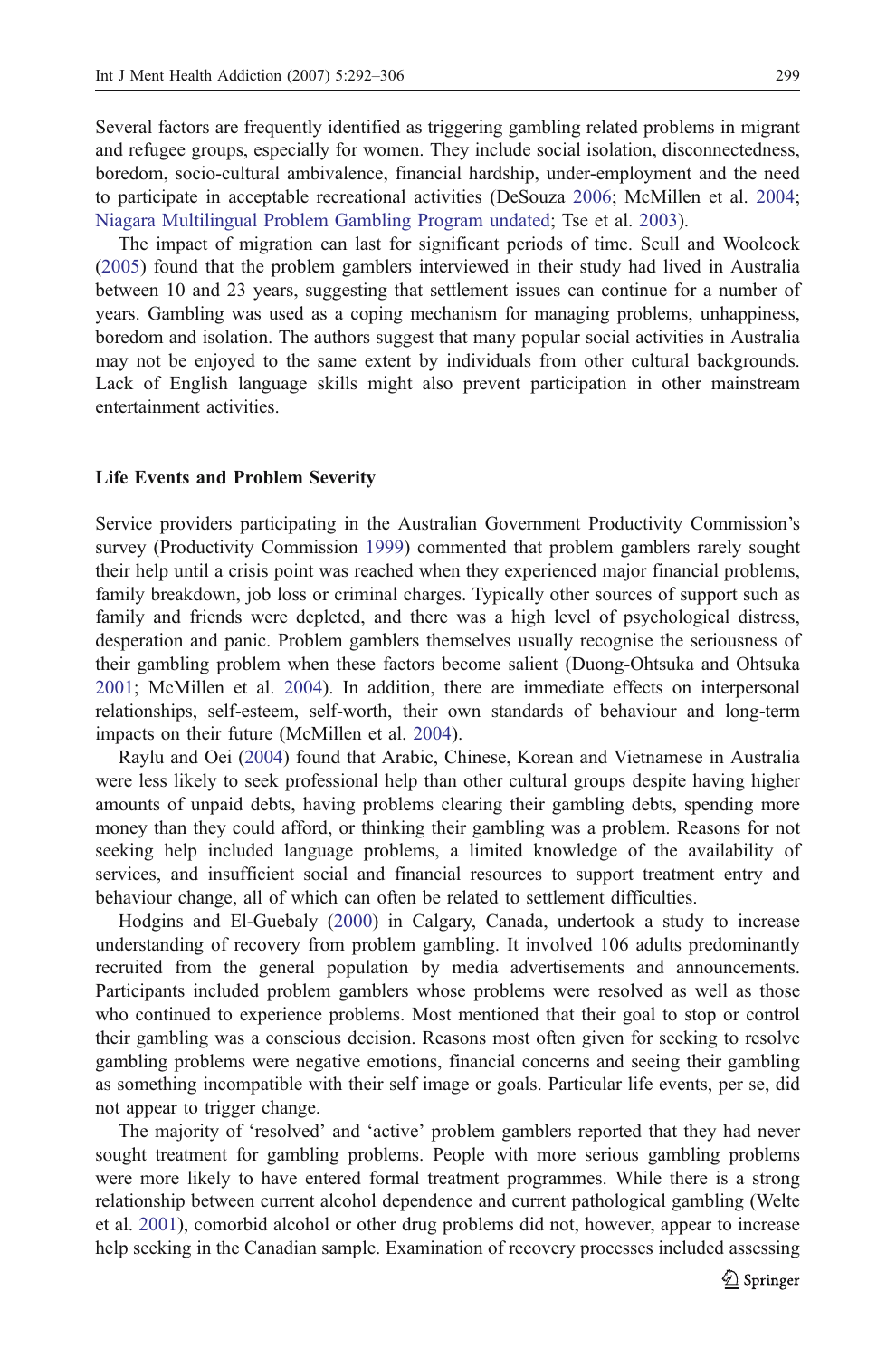barriers to treatment. Just over four out of five problem gamblers said they did not seek treatment because they wanted to handle the problem on their own. This was the most frequently mentioned reason for not seeking treatment by resolved and active problem gamblers. Approximately a half of respondents also mentioned one or more of embarrassment/pride, no problem/help needed, ignorance of treatment or availability, inability to share problems and stigma. Relatively few people mentioned negative attitudes towards treatment or cost as a reason for not seeking treatment.

In Adelaide, South Australia, telephone interviews with 77 problem gamblers recruited through the mass media and from treatment agencies found that most had received professional help (Evans and Delfabbro [2005](#page-13-0)). A minority had used self-help strategies solely or predominantly. Treatment and self-help groups most often sought help as a consequence of deteriorating psychological and physical health and/or serious financial hardship. Relationship problems, legal issues, employment and housing problems also played a role but were rated as being less important. Over half of the problem gamblers sought help for multiple reasons.

In both the 1991 and 1999 New Zealand national surveys, problem and non-problem gamblers were asked about factors that led to past increases and decreases in gambling involvement (Abbott [2001b](#page-11-0); Abbott et al. [2004;](#page-12-0) Abbott and Volberg [1992](#page-12-0), [1996\)](#page-12-0). In 1991, problem gamblers reported that the arrival of children and leaving paid employment were life transitions that had the most impact in terms of gambling reduction. Reasons given for reduced gambling, in both 1991 and 1999, included less money available, loss of interest in gambling, not winning, other life priorities and changed circumstances.

Of particular relevance in the present context is the 1998 re-assessment of 1991 phase two respondents (Abbott et al. [2004](#page-12-0); Abbott et al. [1999a\)](#page-12-0). Of those with serious gambling problems in 1991, approximately a quarter had problems of this severity seven years later. However, about a third still experienced problems of less severity and just under half were problem-free. Of those with less serious problems in 1991, only 10% remained in this category in 1998. A slightly larger percentage developed more serious problems and over three-quarters were non-problematic.

When various factors, measured in 1991, that predicted future problem gambling status in 1998 were considered together in multivariate analyses, it was found that initial problem gambling severity, comorbid hazardous or problematic alcohol use, and a preference for track betting were the strongest individual predictors of continued gambling problems. In one analysis there were indications that non-European ethnicity and male gender were additional risk factors for problem chronicity. The great majority of problem gamblers who preferred electronic gaming machines, as well as those who did not use alcohol excessively, were free of problems 7 years later. None of the participants in this study reported ever having received professional or specialist help for their own gambling problems, although some had sought such help for other people.

The findings referred to above, from the world's first prospective general population study of problem and non-problem gamblers, suggest that many, probably most, problem gamblers overcome their problems without professional or specialist assistance. While some of these people abstain from gambling, most continue to gamble without significant problems. The findings also indicate that some people have more persistent or relapsing problems and the study identifies some characteristics that differentiate these two groups. This and other New Zealand studies found that most people attribute problem gambling cessation to their own efforts and many also indicate that family members, friends and mutual help organisations assist. Some major life events such as the arrival of children, maturation, adverse experiences associated with excessive gambling and financial hardship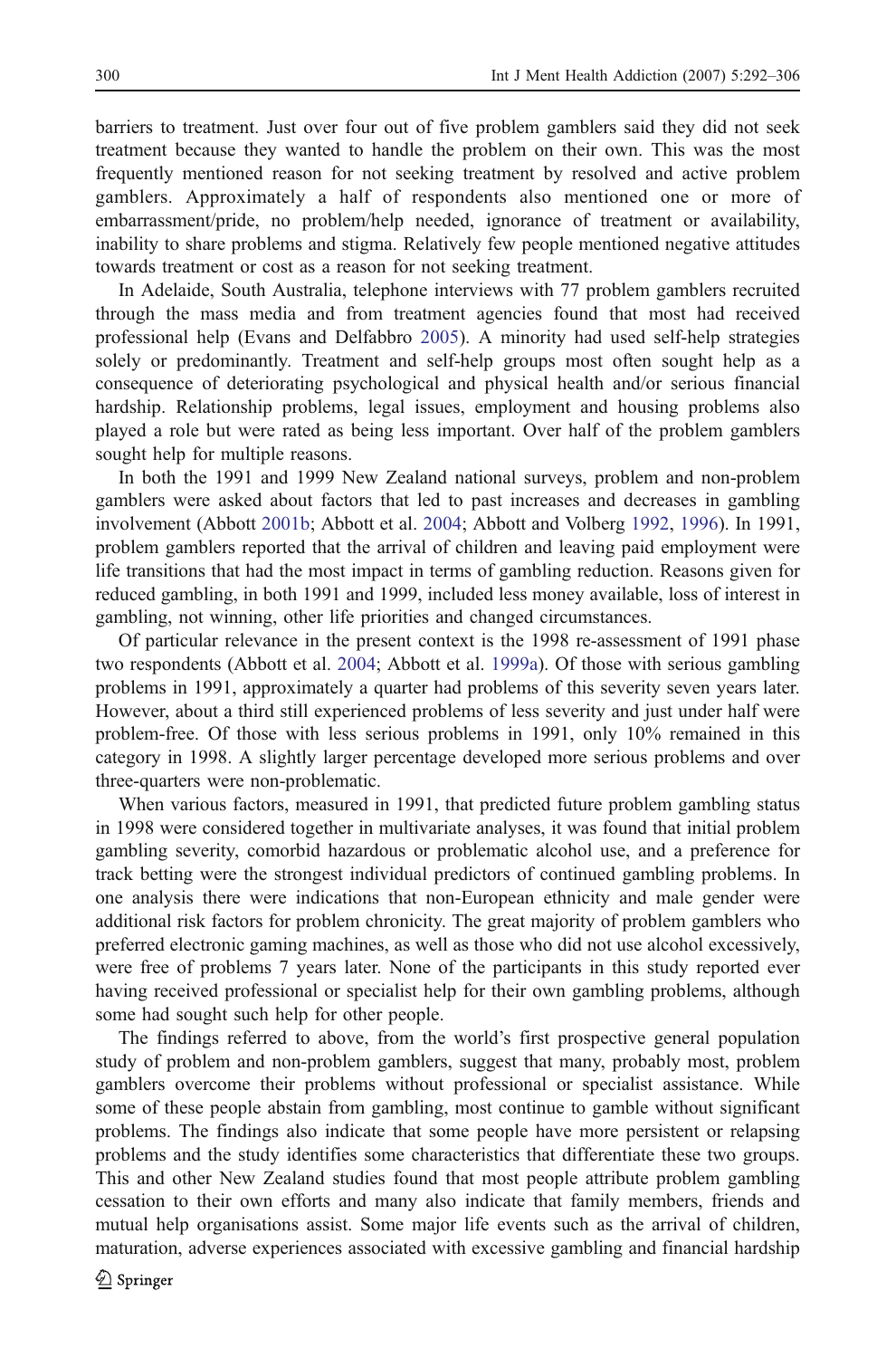are among the factors that appear to play a part in what has been referred to as self recovery or spontaneous remission.

#### Changing Barriers to Health Care Access and Utilisation

From the above review and from literature on barriers to health care access and utilisation for alcohol, substance abuse and mental health problems (Clarke [2006](#page-12-0)), some suggestions can be made for altering barriers to help seeking for problem gamblers and their families.

## Social Networks

Across all ethnic groups, problem gamblers could be guided into treatment by informing their social networks in ways of encouraging help seeking behaviour (Booth et al. [2000](#page-12-0); Grant [1997;](#page-13-0) Pescosolido et al. [1998](#page-14-0); Wagner et al. [2006;](#page-14-0) Zhu et al. [2006\)](#page-14-0). These ways include provision of information such as identification of symptoms and referral sources, and reducing stress in the problem gambler. Individual problem gamblers and their families can be empowered by recognising symptoms, by writing questions and concerns in advance of formal assessment, by asking for clarification and by voicing doubts about the suitability or feasibility of recommendations (de Bonnaire et al. [2000;](#page-12-0) DeSouza and Garrett [2005](#page-12-0); Kwok [2000\)](#page-13-0). Large social networks, closely tied communities and employee assistance programmes can be conducive for getting problem gamblers into treatment (Booth et al. [2000\)](#page-12-0). Women whose male partners are problem gamblers could be especially targeted (Zhu et al. [2006](#page-14-0)). Female problem gamblers may be more likely than males to respond to encouragement from family, friends and advertisements (Booth et al. [2000\)](#page-12-0).

# Social Tolerance

The stigma of mental health disorders in Western societies seems to be diminishing, encouraging more young people to seek help (Kessler et al. [1998](#page-13-0)). It is possible that by changing social attitudes, the shame and fears of problem gamblers might be diminished (Cunningham et al. [1993;](#page-12-0) de Bonnaire et al. [2000;](#page-12-0) De Zwart et al. [2002;](#page-12-0) Goldberg [1995](#page-13-0); Kessler et al. [1998;](#page-13-0) Wu and Ringwalt [2004](#page-14-0)). Attitudes may change due to increased public awareness of the symptoms of problem gambling, availability of services and their effectiveness, and information about care-giving skills for relapse prevention (Abbott 2007; Cowan et al. [2003;](#page-12-0) Cunningham et al. [1993;](#page-12-0) DeSouza and Garrett [2005;](#page-12-0) Grant [1997\)](#page-13-0). If social attitudes change, then the barrier for problem gamblers of expectations of adverse reactions from society, friends, family and social networks could be lowered (Barney et al. [2006;](#page-12-0) Dixon et al. [1995\)](#page-12-0).

New Zealand research, using nationally representative samples, has documented increased public awareness of, and concern about, problem gambling, including growing support for the need for services to help people overcome gambling problems (Abbott [2001b](#page-11-0); Abbott and Volberg [1992](#page-12-0), [1996\)](#page-12-0). It has also indicated significant change in the prevalence of problem gambling including marked variation in the population sectors most at risk. Comparison of these findings with national gambling helpline and counselling service data has enabled the identification of groups that appear to be under accessing services such as Pacific peoples.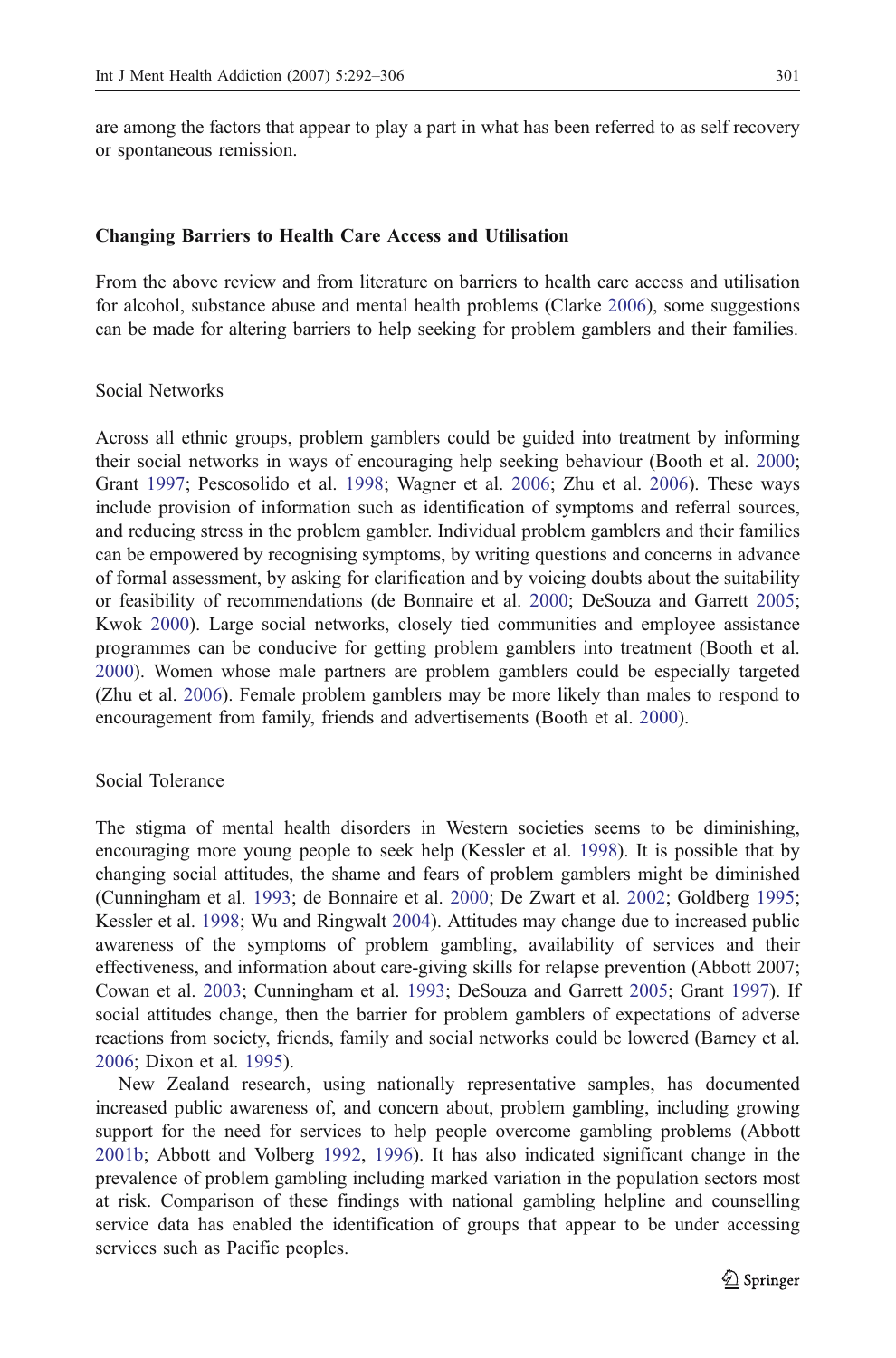# Helping Agencies

Evans and Delfabbro ([2005](#page-13-0)) concluded that gambling treatment services were not regarded as "points of intervention, but merely last resorts when all other possibilities had been exhausted" (p. 205). Rather than a lack of knowledge of services or dissatisfaction with them, they considered the main barriers to be psychological—denial, embarrassment and shame. They considered it likely that many current problem gamblers remain trapped at the pre-contemplation phase (Prochaska et al. [1992\)](#page-14-0), not acknowledging problems which are largely hidden from people around them. For this reason they urged treatment services to be proactive and argued that more emphasis needs to be given to community education to counter stigma and assist family members to recognise warning signs and give support and advice. They also pointed to successful efforts to promote screening and self-identification in primary health care settings (Sullivan et al. [2000\)](#page-14-0).

Although the enabling factors of availability, accessibility, affordability and acceptability are not as important as individual factors, social attitudes, social consequences and severity of symptoms in access to treatment (Booth et al. [2000;](#page-12-0) Hajema et al. [1999\)](#page-13-0), increasing the enabling factors for problem gambling may be more realistic to achieve in the short term than trying to change attitudes (Grant [1997](#page-13-0)). For example, Scull and Woolcock ([2005\)](#page-14-0) argue that practical assistance such as financial counselling may be more useful than talking about a gambling problem. Many people who need help might view their problem as being beyond help especially if they have financial problems. Similarly, because migrants with non-English speaking backgrounds tend to be particularly reluctant to seek assistance for gambling health-related problems from mainstream services, settlement services need to be an integral aspect of help that is available (Delfabbro and LeCouteur [2003](#page-12-0)).

Within the managed health care system, clinicians need to ensure that clients understand technical terms, what they need to do and match explanations with realistic outcomes (DiMatteo [1997;](#page-12-0) Dixon et al. [1995](#page-12-0); Todd et al. [2002](#page-14-0)). Further, clinicians need to be aware of their professional attitudes and ways of changing them to provide appropriate services for different genders and ethnic groups (Marsh et al. [2000\)](#page-13-0). These attitudes include judgements about impulse control disorders and the different needs of men and women. Although trust in treatment providers is important for people with mental health problems, individuals with impulse control disorders such as problem gambling may consider professional knowledge and training more salient (Lane and Addis [2005\)](#page-13-0). Problem gamblers from minority groups should be able to choose group interventions that are suitable for their respective backgrounds, and with sufficient numbers of members that they do not feel alone (Kwok [2000](#page-13-0)).

For comorbid problem gambling and substance abuse, integration of treatment services and coordinated strategies could be improved. Case managers could be assigned to coordinate multi-disciplinary teams, clinicians could be trained in assessment, treatment planning and interventions for comorbid disorders, motivational interviewing and cognitive behavioural strategies could be applied for treatment and relapse prevention (Todd et al. [2002\)](#page-14-0).

#### New Technologies

There is some evidence that media usage can overcome some of the barriers associated with privacy (Hill et al. [2006](#page-13-0); Marks [2005\)](#page-13-0), and enable access for rural dwellers (Schopp et al. [2006\)](#page-14-0). For example, from interviews and a focus group with lower socioeconomic status men, a television men's health documentary seemed useful in promoting awareness of physical health care and help-seeking (Hodgetts and Chamberlain [2002](#page-13-0)). Men may be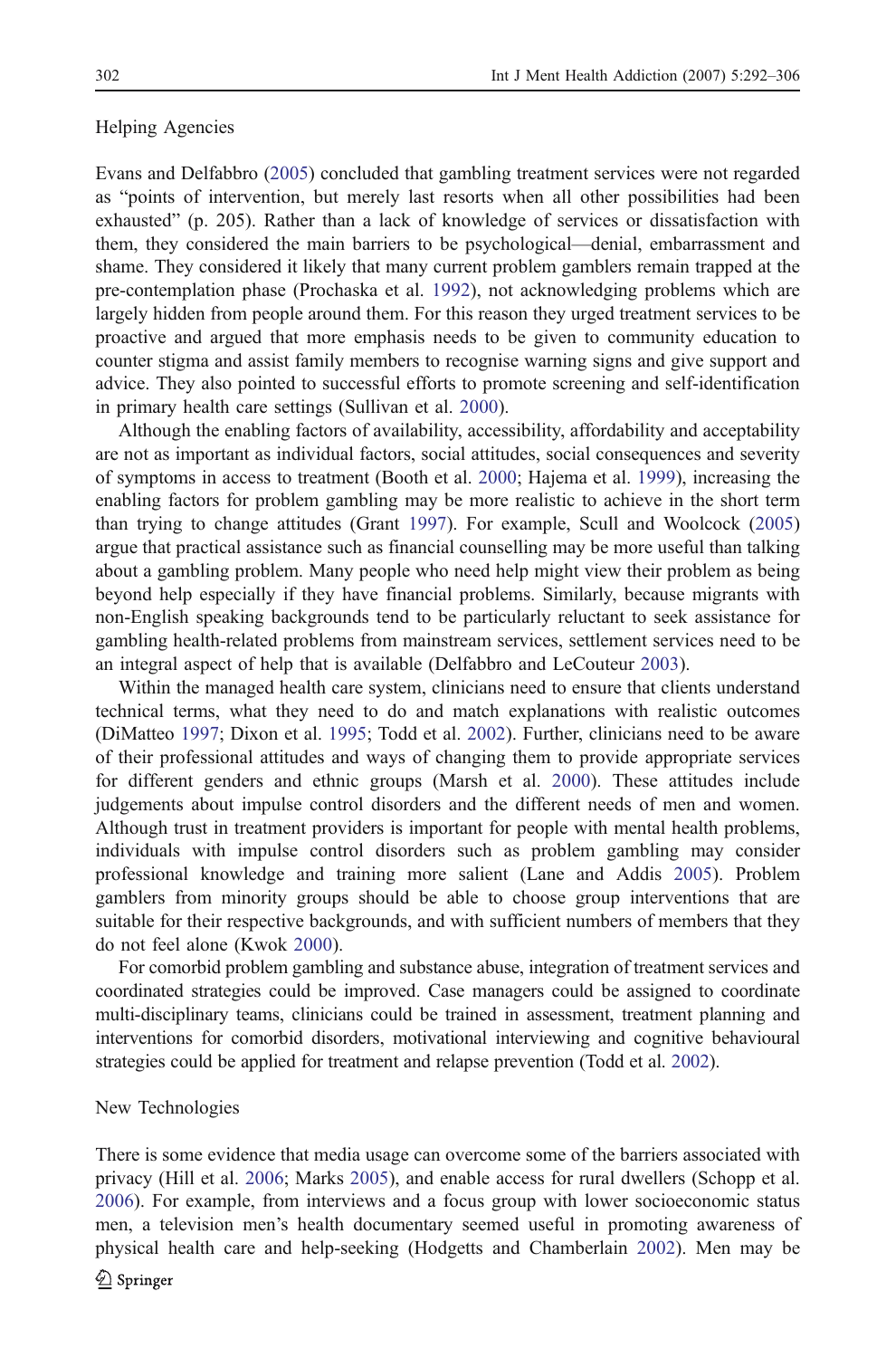<span id="page-11-0"></span>reluctant to seek help from their male friends for problems such as depression, substance abuse and pathological gambling, but anonymous Internet groups and cellphone text messaging seem to be more acceptable (Humphreys and Klaw [2001](#page-13-0); Lane and Addis [2005](#page-13-0)). In addition to lowering the perceived stigma of having a problem and the privacy, they learn that other men can have similar problems and that mutual help is available. Formal and informal treatment programmes seem to be more suited to men (Goldberg [1995](#page-13-0); Marsh et al. [2000;](#page-13-0) McMillen et al. [2004\)](#page-13-0). However, women are more likely than men to visit Internet self-assessment and mutual help sites (Cunningham et al. [2000;](#page-12-0) Humphreys and Klaw [2001\)](#page-13-0). With 24-hour access, women do not need to disclose personal thoughts and feelings in the presence of men.

# Conclusion

This review of literature has highlighted some social and cultural barriers to health care access and utilisation for problem gamblers and their families. Cultural factors influence problem gambling behaviour, perceptions of problems, help-seeking pathways and options. It is important to identify the pathways and trajectories of help seeking so that family, friends and communities can provide support and efforts at self-efficacy and self-recovery can be supported. The review demonstrates that wider community campaigns and enlisting social networks and community leaders can also help to reduce denial, stigma and shame. Suggestions are also made about making services more accessible and appropriate including providing indirect, practical help and financial counselling. Clearly the experiences of certain sub-groups need further exploration. Research and more effective ethnicity data collection are proposed to better understand the experience of men and women in different cultural groups to ensure that problem gambling interventions are both evidence based and culturally appropriate. By changing barriers, integrating health services, and promoting public and professional awareness of the barriers, social policies can be adopted to encourage the seeking and obtaining of help. New technologies offer the potential for dealing with some of these barriers, especially those associated with the intrinsic factors of shame and self-reliance.

Acknowledgements The research on which this paper is based was funded by a grant from the New Zealand Ministry of Health (MOH: 467589/303177/00).

#### **References**

- Abbott, M. W. (2001a). Problem and non-problem gamblers in New Zealand. Report on phase two of the national prevalence study. Wellington, New Zealand: Department of Internal Affairs.
- Abbott, M. W. (2001b). What do we know about gambling and problem gambling in New Zealand? Report number seven of the New Zealand Gaming Survey. Wellington, New Zealand: Department of Internal Affairs.
- Abbott, M. W. (2006). Do EGMs and problem gambling go together like a horse and carriage? Gambling Research, 18(1), 7–38.
- Abbott, M. W., & McKenna, B. (2000). Gambling and problem gambling among recently sentenced women prisoners in New Zealand. Report number four of the New Zealand Gaming Survey. Wellington, New Zealand: Department of Internal Affairs.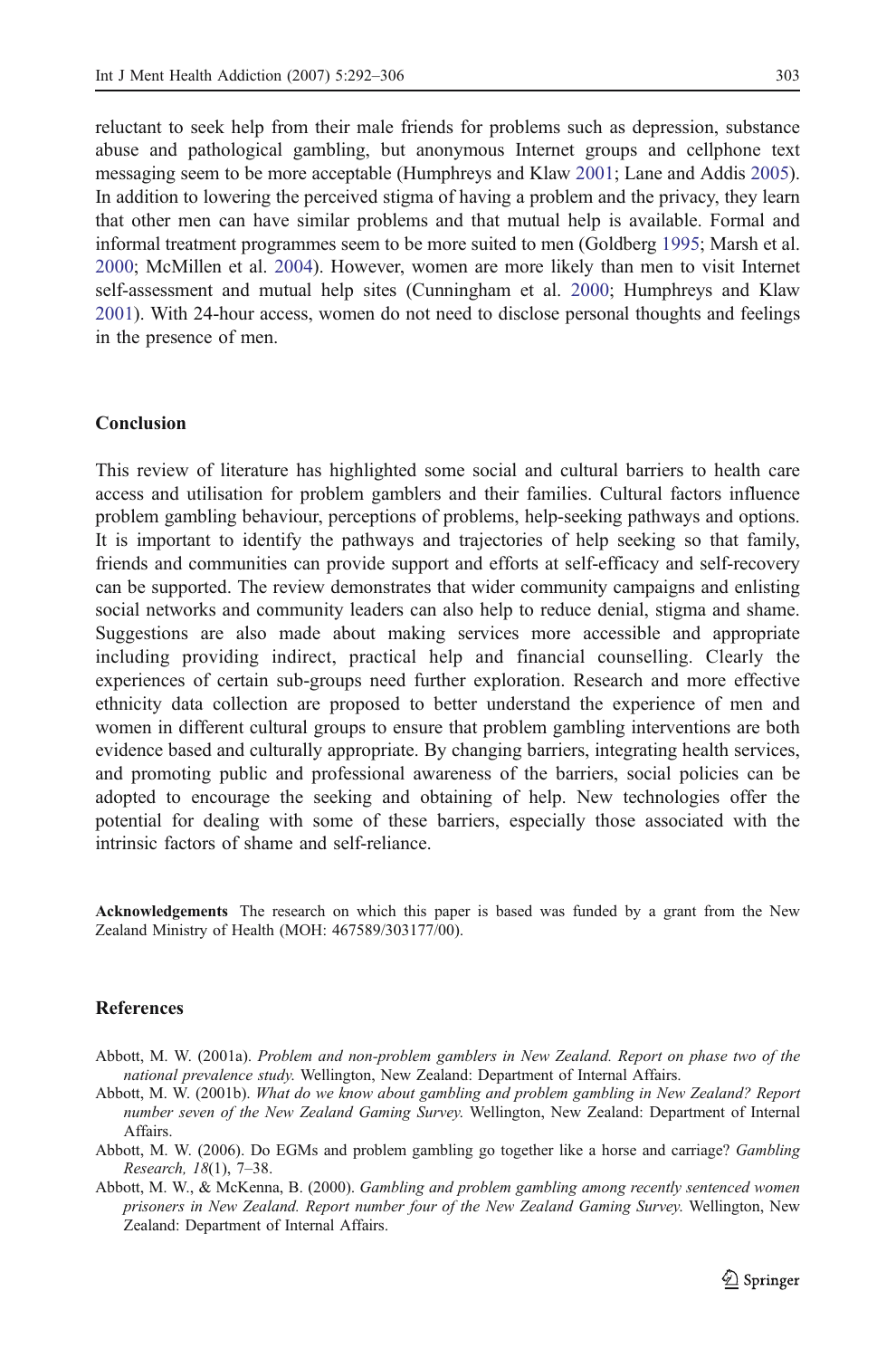- <span id="page-12-0"></span>Abbott, M. W., McKenna, B. G., & Giles, L. C. (2000). Gambling and problem gambling among recently sentenced males in four New Zealand prisons. Report number five of the New Zealand Gaming Survey. Wellington, New Zealand: Department of Internal Affairs.
- Abbott, M. W., & Volberg, R. A. (1992). Frequent and problem gambling in New Zealand. Wellington, New Zealand: Department of Internal Affairs.
- Abbott, M. W., & Volberg, R. A. (1996). The New Zealand National Survey of Problem and Pathological Gambling. Journal of Gambling Studies, 12(2), 143–160.
- Abbott, M. W., Volberg, R., Bellringer, M., & Reith, G. (2004). A review of research on aspects of problem gambling: Final report. London: Responsibility in Gambling Trust.
- Abbott, M. W., Williams, M., & Volberg, R. (1999a). Seven years on: A follow-up study of frequent and problem gamblers living in the community. Report number two of the New Zealand Gaming Survey. Wellington, New Zealand: Department of Internal Affairs.
- Abbott, M. W., Wong, S., Williams, M. M., Au, M. K., & Young, W. (1999b). Chinese migrants mental health and adjustment to life in New Zealand. Australian & New Zealand Journal of Psychiatry, 33(1), 13–22
- Barney, L. J., Griffiths, K. M., Jorm, A. F., & Christensen, H. (2006). Stigma about depression and its impact on help-seeking intentions. Australian & New Zealand Journal of Psychiatry,  $40(1)$ , 51–54.
- Bellringer, M. E., Perese, L. M., Abbott, M. W., & Williams, M. M. (2006). Gambling amongst Pacific mothers living in New Zealand. International Gambling Studies, 6(2), 217–235.
- Booth, B. M., Kirchner, J., Fortney, J., Ross, R., & Rost, K. (2000). Rural at-risk drinkers: Correlates and one-year use of alcoholism treatment services. Journal of Studies on Alcohol, 61, 267–277.
- Brown, K. (2002). Understanding problem gambling in ethnocultural communities: Taking the first steps. Newslink: Responsible Gambling Issues and Information, 1–5.
- Bunkle, P. (2003). The changing participation of women in gambling in New Zealand. Retrieved August 25, 2006, from <http://www.camh.net/egambling/issue8/opinion/index.html>
- Cheung, Y. W. (1993). Approaches to ethnicity: Clearing roadblocks in the study of ethnicity and substance use. The International Journal of the Addictions, 28(12), 1209–1226.
- Clarke, D. (2006). Intrinsic and extrinsic barriers to health care: Implications for problem gambling. Paper presented at the 2006 International Conference on Gambling. Gambling and its impacts: Policy, practice and research perspectives. New Zealand: Auckland University of Technology.
- Cowan, L., Deering, D., Crowe, M., Sellman, D., Futterman-Collier, A., & Adamson, S. (2003). Alcohol and drug treatment for women: Clinicians' beliefs and practice. International Journal of Mental Health Nursing, 12(1), 48–55.
- Crisp, B. R., Thomas, S. A., Jackson, A. C., Thomason, N., Smith, S., Borrell, J., et al. (2000). Sex differences in the treatment needs and outcomes of problem gamblers. Research on Social Work Practice, 10(2), 229–242.
- Cunningham, J. A., Humphreys, K., & Koski-Jannes, A. (2000). Providing personalized assessment feedback for problem drinking on the Internet: A pilot project. Journal of Studies on Alcohol, 61, 794–798.
- Cunningham, J. A., Sobell, L. C., Sobell, M. B., Agrawal, S., & Toneatto, T. (1993). Barriers to treatment: Why alcohol and drug abusers delay or never seek treatment. Addictive Behaviors, 18, 347–353.
- Davis, D. R., & Avery, L. (2004). Women who have taken their lives back from compulsive gambling: Results from an online survey. Journal of Social Work Practice, 4(1), 61–80.
- de Bonnaire, C., Fryer, K., Kalafatelis, E., & Whitfield, J. (2000). Youth and alcohol: Benchmark survey of parental concern (No. BRC #2012). Wellington, New Zealand: Alcohol Advisory Council of New Zealand.
- de Zwart, K. M., Sellman, J. D., & Robertson, P. J. (2002). Public knowledge and attitudes regarding smoking and smoking cessation treatments. New Zealand Medical Journal, 115(1153), 219–222.
- Delfabbro, P. H. (1998). Gender differences in Australian gambling: A critical review of existing findings and methodological critique. Paper presented at the National Association for Gambling Studies. Adelaide, SA.
- Delfabbro, P. H., & LeCouteur, A. (2003). A decade of gambling research in Australia and New Zealand (1992–2002): Implications for policy, regulation and harm minimisation. Adelaide, SA: Independent Gambling Authority of South Australia.
- DeSouza, R. (2006). Sailing in a new direction: Multicultural mental health in New Zealand. Australian e-Journal for the Advancement of Mental Health, 5(2), 11 pp.
- DeSouza, R., & Garrett, N. (2005). Access issues for Chinese people in New Zealand: Final report for the Accident Compensation Corporation. Auckland, New Zealand: Centre for Asian and Migrant Health Research, National Institute for Public Health and Mental Health Research, Auckland University of Technology, 82 pp.
- DiMatteo, M. R. (1997). Health behaviors and care decisions: An overview of professional-patient communication. In D. S. Gochman (Ed.), Handbook of health behavior research II: Provider determinants. New York: Plenum.
- Dixon, G., Stanton, W. R., McGee, R. O., Langley, J. D., & Murdoch, J. C. (1995). Disability in late adolescence III: Utilization of health services. Disability and Rehabilitation, 17(5), 225–230.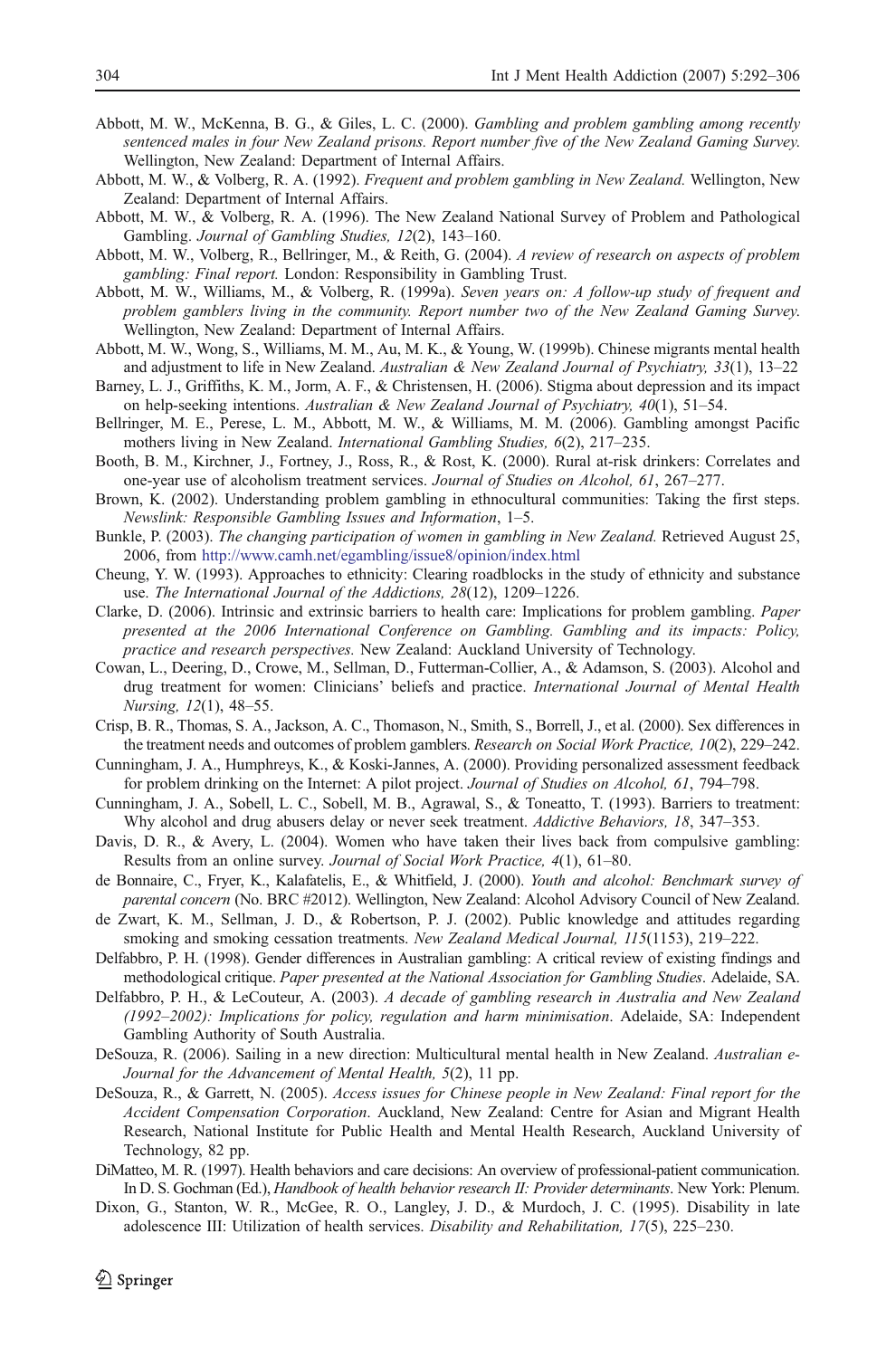- <span id="page-13-0"></span>Duong-Ohtsuka, T., & Ohtsuka, K. (2001). Differences in attitudes towards psychological help among Vietnamese- and Australian-born respondents. Paper presented at the Proceedings of the 11th National Conference of the National Association for Gambling Studies, Alphington, Vic, Australia.
- Dyall, L. (2003). Why is wearing glasses useful in New Zealand? Paper presented at the international conference: Gambling through a public health lens, held in Auckland September 2003. Journal of Gambling Issues, 12, Retrieved August 25, 2006 from [http://www.camh.net/egambling/issue2012/](http://www.camh.net/egambling/issue2012/jgi_2012_dyall.html) [jgi\\_2012\\_dyall.html.](http://www.camh.net/egambling/issue2012/jgi_2012_dyall.html)
- Evans, L., & Delfabbro, P. H. (2005). Motivators for change and barriers to help-seeking in Australian problem gamblers. Journal of Gambling Studies, 21(2), 133–155.
- Fuller, J., Edwards, J., Procter, N., & Moss, J. (2000). How definititon of mental health problems can influence help seeking in rurual and remote communities. Australian Journal of Rural Health, 8(3), 148– 153.
- Goldberg, M. E. (1995). Substance-abusing women: False stereotypes and real needs. Social Work, 40(6), 789–798.
- Goodyear-Smith, F., Arroll, B., Kerse, N., Sullivan, S., Coupe, N., Tse, S., et al. (2006). Primary care patients reporting concerns about their gambling frequently have other co-occurring lifestyle and mental health issues. BMC Family Practice, 7(25), Retrieved August 25, 2006, from [http://www.pubmedcentral.nih.gov/](http://www.pubmedcentral.nih.gov/articlerender.fcgi?artid=1468412) [articlerender.fcgi?artid=1468412](http://www.pubmedcentral.nih.gov/articlerender.fcgi?artid=1468412).
- Grant, B. (1997). Barriers to alcoholism treatment: Reasons for not seeking treatment in a general population sample. Journal of Studies on Alcohol, 58, 365-371.
- Hajema, K. J., Knibbe, R. A., & Drop, M. J. (1999). Social resources and alcohol-related losses as predictors of help seeking among male problem drinkers. Journal of Studies on Alcohol, 69(1), 120–129.
- Hill, W., Weinert, C., & Cudney, S. (2006). Influence of a computer intervention on the psychological status of chronically ill rural women: Preliminary results. Nursing Research, 55(1), 34–42.
- Hodgetts, D., & Chamberlain, K. (2002). "The problem with men": Working-class men making sense of men's health on television. Journal of Health Psychology, 7(3), 269–283.
- Hodgins, D. C., & El-Guebaly, N. (2000). Natural and treatment-assisted recovery from gambling problems: A comparison of resolved and active gamblers. Addiction, 95(5), 777–789.
- Humphreys, K., & Klaw, E. (2001). Can targeting nondependent problem drinkers and providing internetbased services expand access to assistance for alcohol problems? A study of the moderation management self-help/mutual aid organization. Journal of Studies on Alcohol, 62, 528–532.
- Kessler, R. C., Olfson, M., & Berglund, P. A. (1998). Patterns and predictors of tretament contact after first onset of psychiatry disorders. American Journal of Psychiatry, 155, 62–69.
- Kwok, S. M. (2000). Exploring the experiences of Chinese in drugs treatment programs in Vancouver. British Journal of Social Work, 30, 633–672.
- Lane, J. M., & Addis, M. E. (2005). Male gender role conflict and patterns of help seeking in Costa Rica and the United States. Psychology of Men and Masculinity, 6(3), 155–168.
- Mark, M. E., & Lesieur, H. R. (1992). A feminist critique of problem gambling research. British Journal of Addiction, 87(4), 549–565.
- Marks, I. (2005). The mental health professional and the new technologies: A handbook for practice today. British Journal of Psychiatry, 186(6), 545.
- Marsh, J. C., D'Aunno, T. A., & Smith, B. D. (2000). Increasing access and providing social services to improve drug abuse treatment for women with children. Addiction, 95(8), 1237–1247.
- McMillen, J., Marshall, D., Murphy, L., Lorenzen, S., & Waugh, B. (2004). Help-seeking by problem gamblers, friends and families: A focus on gender and cultural groups. Acton, ACT, Australia: ACT Gambling and Racing Commission. Retrieved May 26, 2006, from [http://gambling.anu.edu.au/menu/](http://gambling.anu.edu.au/menu/PDFs/Help-seeking-FINAL-revised.pdf) [PDFs/Help-seeking-FINAL-revised.pdf.](http://gambling.anu.edu.au/menu/PDFs/Help-seeking-FINAL-revised.pdf)
- Ministry of Health, & Ministry of Pacific Island Affairs (2004). Tou ola moui: The Pacific health chart book 2004. Wellington, New Zealand: Ministry of Health.
- Ministry of Health (2005a). Problem gambling intervention services in New Zealand 2004 national statistics. Retrieved May 26, 2006, from [http://www.moh.govt.nz/moh.nsf/0/EC70456666A4CDDCCC256E3](http://www.moh.govt.nz/moh.nsf/0/EC70456666A4CDDCCC256E36000AD159/$File/problemgambling-nationalstatistics2004.pdf) [6000AD159/\\$File/problemgambling-nationalstatistics2004.pdf](http://www.moh.govt.nz/moh.nsf/0/EC70456666A4CDDCCC256E36000AD159/$File/problemgambling-nationalstatistics2004.pdf)
- Ministry of Health. (2005b). Te orau ora-Pacific mental health profile. Wellington, New Zealand: Ministry of Health.
- Ministry of Health (2006). Problem gambling intervention services in New Zealand: 2005 service-user statistics. Wellington: Ministry of Health.
- Morrison, L. (2003). Pokie gambling and Maori women: Friend or foe? Paper presented at the international conference: Gambling through a public health lens. Journal of Gambling Issues, 12, Retrieved August 25, 2006 from [http://www.camh.net/egambling/issue2012/jgi\\_2012\\_morrison.html.](http://www.camh.net/egambling/issue2012/jgi_2012_morrison.html)